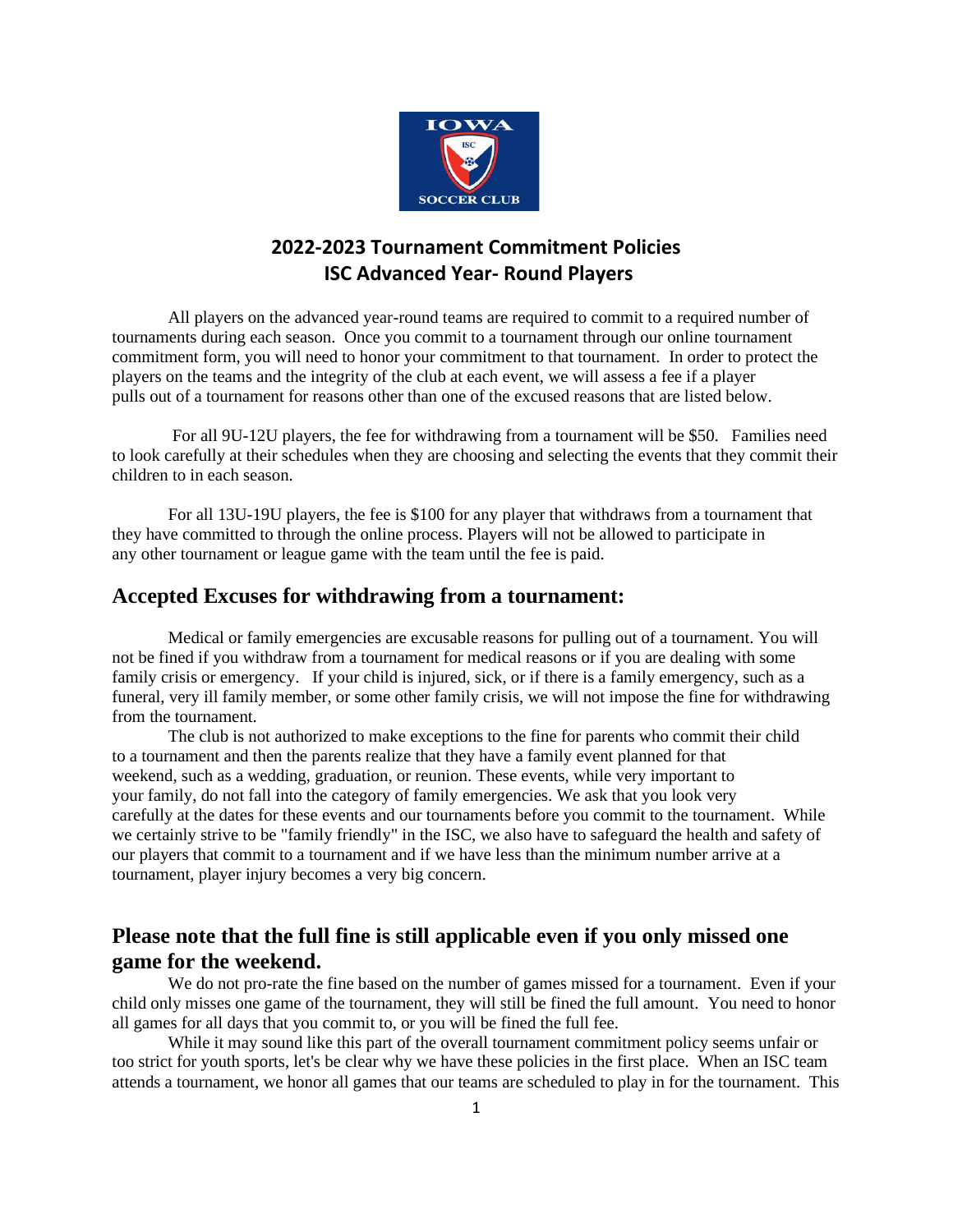clause protects the kids that want to play all games in the event that they committed to play in for the weekend. Moreover, it protects the kids from half of the team leaving the second game of the day for another sporting event, music event, etc. This policy also protects the kids from injury or overuse injuries. Less important, but still vital to the team, this policy protects the kids from an embarrassing situation where the team does not field a full team for a particular game in the tournament.

## **What happens if I need to withdraw my child for only one game of a tournament that I committed them to?**

If you notify the Director of Coaching and your team manager that your son or daughter can no longer participate in a tournament that they had committed to, you will be notified that your child will be removed from the roster for all games. In some situations, parents notify us that their child will only miss one of the games of the tournament that they had previously committed to all games. Our policy is clear that tournament commitments require participation in all games of the event. Even if your child will only miss one game, they will not be included on the roster for any of the other games for the tournament.

### **Filling out the Online Form for Blue players: U13 and Older**

Please note that in the 13U and older age groups, players on "blue" teams, which are our "A" teams are allowed to commit to tournaments for the "white" team, our "B" teams, in their age group to make numbers work for the "white" team. This commitment is the same as any other commitment. If your child is on a "blue" team in the ISC, and they pull out of a "white" event that they have committed to, they will be fined the full amount. If the white roster is large enough in a an age group, we may not be able to accommodate all "blue" players that commit to the event, but once a "blue" player commits and is assigned to play with the white team, the fine would be assessed if the "blue" player pulls out of the event.

## **Please read the other related ISC policies below:**

#### **1) Players commit to the ISC club for the tournament.**

We typically take a number of teams from the club to any event that we recommend. Sometimes we have to move some players "up" to an older team to maximize the participation of the entire ISC membership to meet our player development goals. We want everyone to clearly understand that if you commit to any tournament, you may be placed with another team in the ISC. Your commitment is to the ISC club for the weekend. You will be fined if you pull out of the tournament even if your reason for pulling out is due to the fact that your child was assigned to play with a different team in the ISC other than their own team.

If you are certain that your child will not play with another team in the ISC other than their own, you might have to rethink your commitment to the ISC. This is a player development club focused on ALL of our players. The coaching staff believe in the value of developing all of our players in this club on all teams. We cannot develop our players in this club if we do not have the flexibility to move players from a certain age group that might have too many players for the roster for a particular tournament to another age group that might need a few more players in order to field a full team. If we cannot move players in these circumstances, we are forced